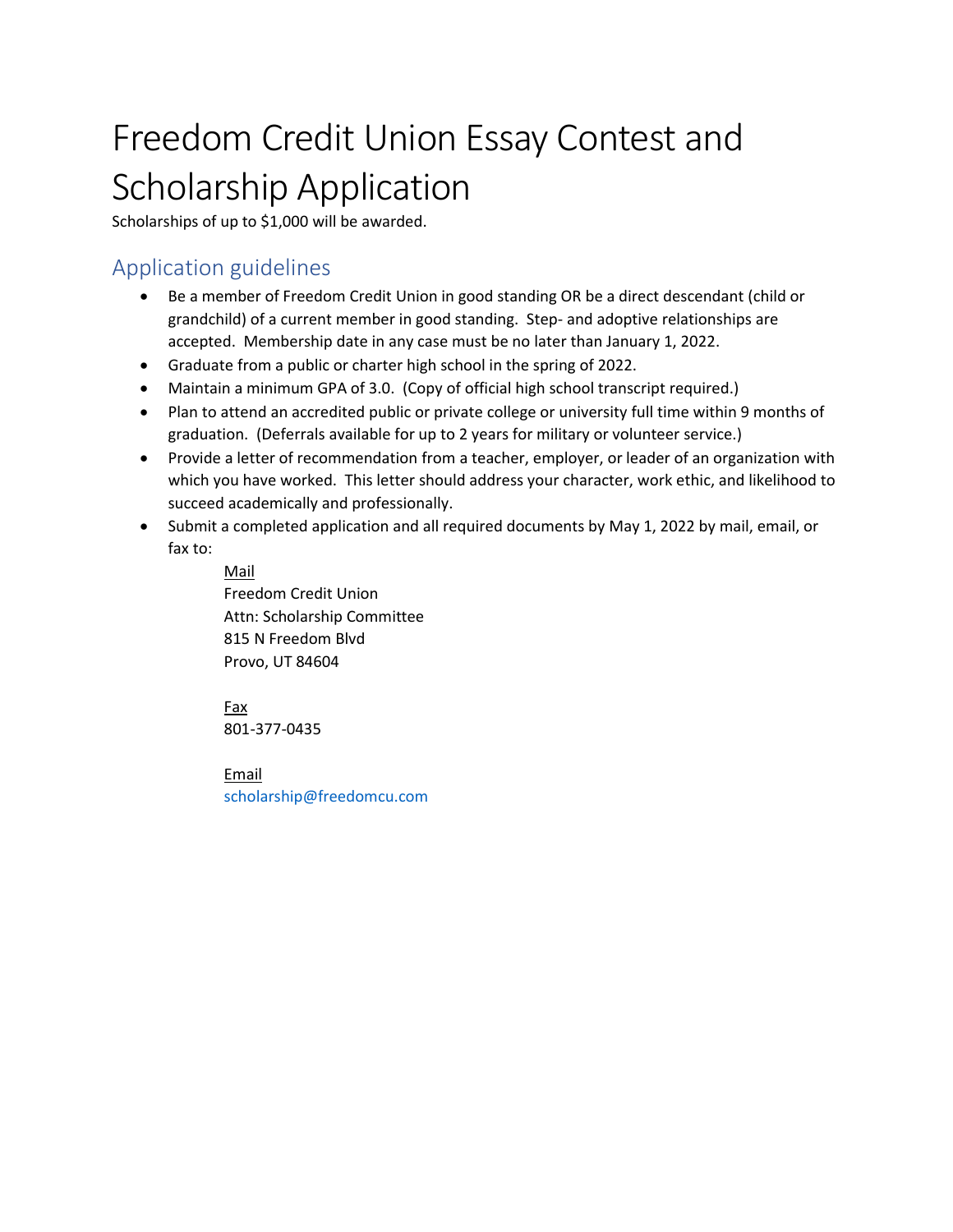## Applicant Information

| Name                              |  |
|-----------------------------------|--|
| <b>Permanent Address</b>          |  |
| Phone                             |  |
| Email                             |  |
| Name & Relationship               |  |
| of Eligible Member                |  |
| High School Attended              |  |
| Anticipated<br>College/University |  |
| <b>Anticipated Start</b>          |  |
| Date<br><br>Anticipated Field of  |  |
| Study                             |  |

Please describe your hobbies and extracurricular interests:

Please list leadership and volunteer experience you have had: